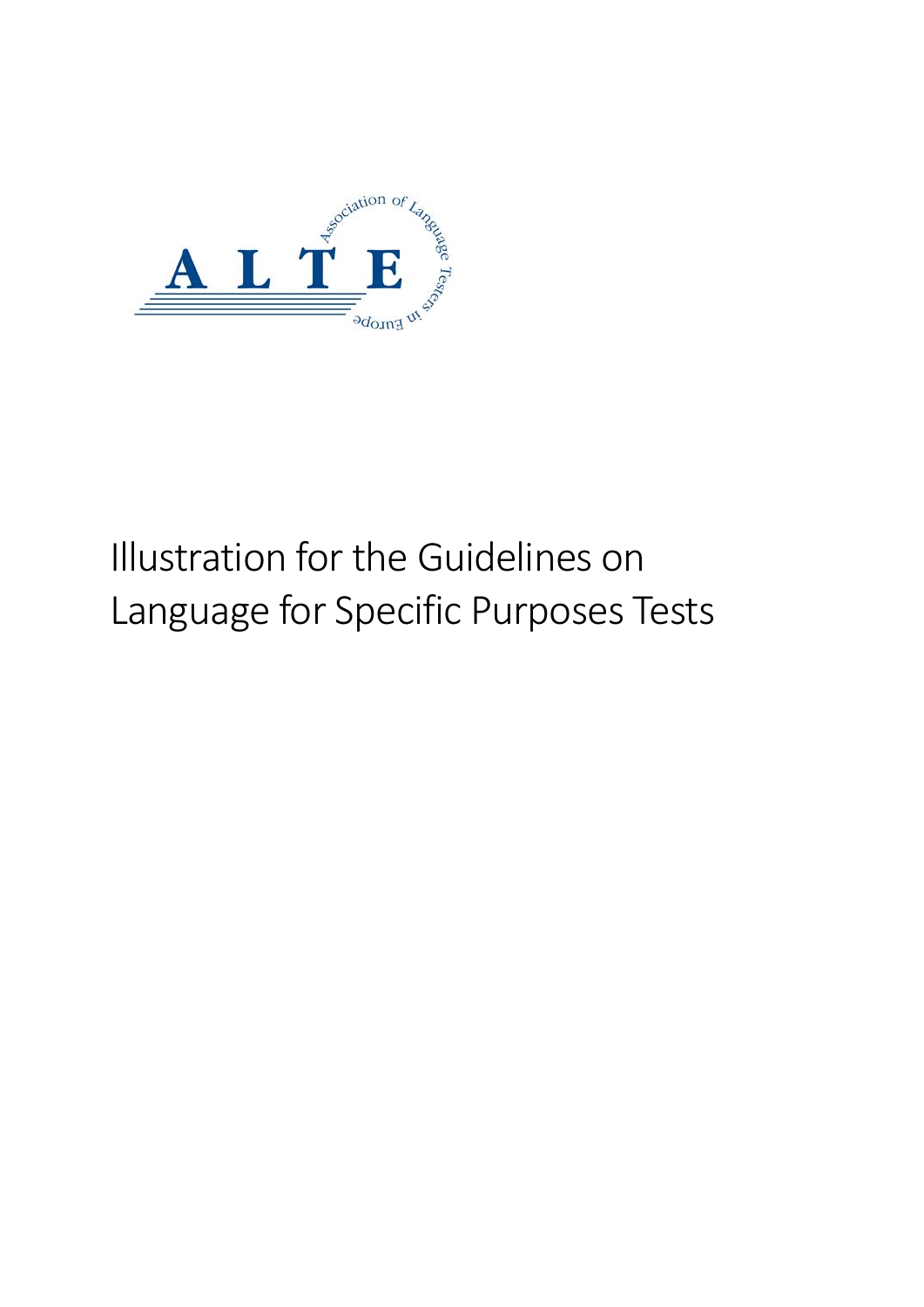## **1. Scope/ Context/ Structure of the** *Illustration*

*The Guidelines for the Development of Language for Specific Purposes Tests* are now illustrated with the development process of an examination for specific academic purposes (LSAP) – the examination at the end of the course of specialised language: biological and biomedical sciences, offered as part of the academic programme of preparatory year in Romanian, at the Faculty of Letters, Babeș-Bolyai University, Cluj-Napoca. All the information and comments included in this material refer to this particular examination and the whole material has the purpose of showing the way in which our institution followed the steps in the Guidelines in the development and administration of this examination, with direct comments related to this experience, the problems we encountered and the possible solutions which were suggested. All the problems listed here appeared during the development process of our examination. However, we included all the solutions we received from experts, whether we applied them in our case or not, considering that these solutions might help other testing institutions facing the problems listed here.

The structure of this material mirrors the one of the *Guidelines*, focusing on test development, especially on needs analysis (NA).

#### Components of the *Illustration*:

- Descriptions of the test development stages:
	- the parties involved
	- the actions taken
	- comments
	- problems we faced during the process (where it is the case)
	- possible solutions (coming mainly from the external LSP experts)

• Supporting documents (e.g., semi-structured interviews - questions and answers; questionnaires for different categories of informants; previous and new exam specifications)

#### Audience and usability

Intended audience:

- LSP/LSAP exam providers (e.g., universities, language centres, testing organisations)
- curriculum developers in the domain of LSP/LSAP
- researchers in the domain of LSP/LSAP test development

#### Intended use:

- to demonstrate the usability of the *Guidelines* for the development of concrete examinations
- to list the concrete problems which appeared during the process of exam development in our case and which might appear in the development process of other LSP/LSAP examinations (e.g., related to the level of authenticity of language use, tasks and context; the crossover between language and content; the involvement of content and context specialists; the problem of human and material resources, etc.);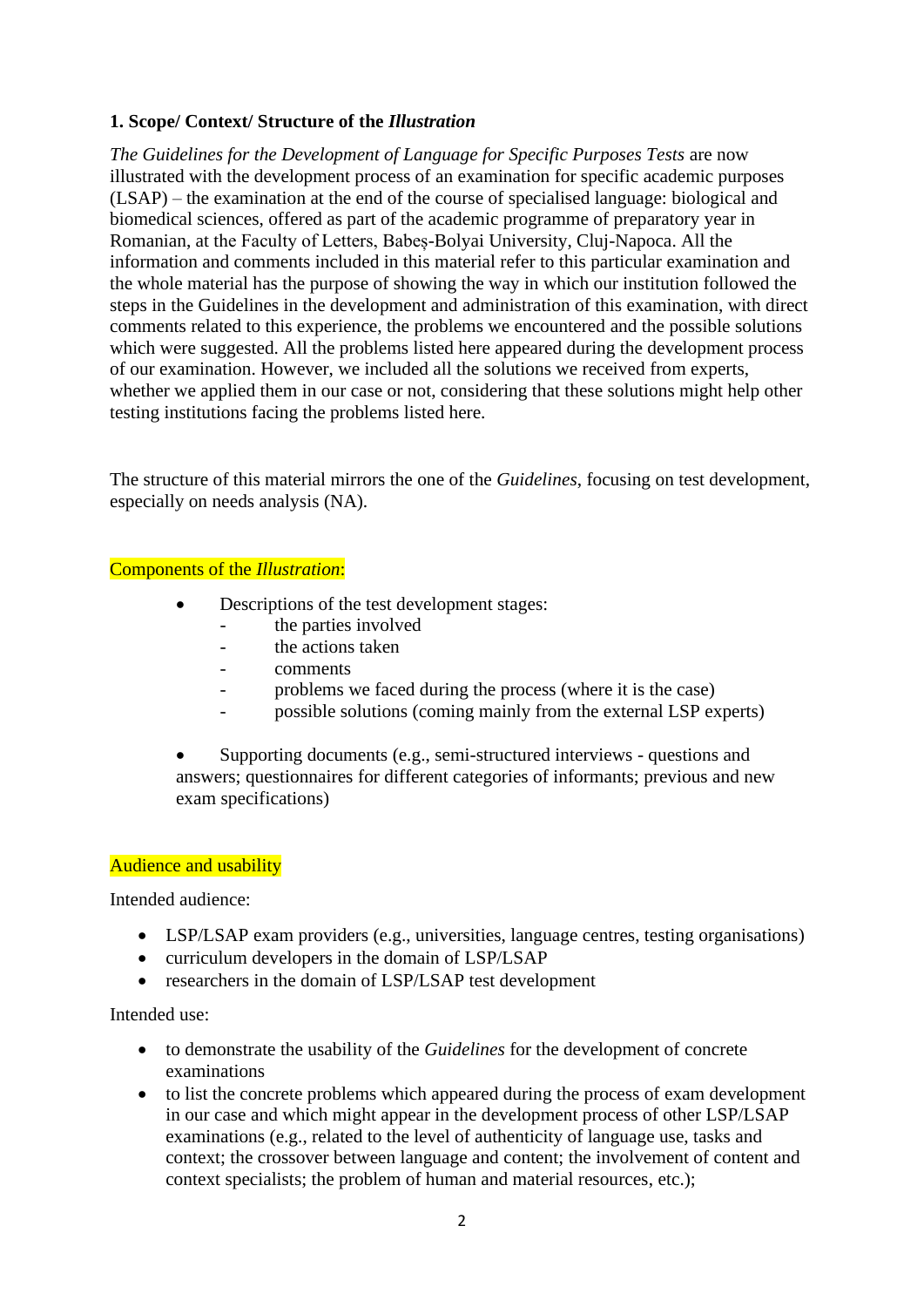- to suggest solutions for the problems occurring during the process of LSP/LSAP test development.
- to point towards possible washback of the LSAP examinations.

Recommended procedure

The users of these materials are advised to follow the steps in the *Manual for Language Test Development and Examining*, developed by ALTE and *the Guidelines for the Development of language for Specific Purposes Tests* for specific test information.

The present material can provide an insight into the development procedures of a concrete LSAP examination which might help the exam developers anticipate problems and apply solutions we were suggested, if they consider them adequate for their own context.

#### The type of examination

The examination described here

- is a broad LSP exam
- is administered to the students who intend to pursue medical studies (general medicine, dentistry, pharmacy, biochemistry, veterinary medicine, biology).

| Supporting documents                       |            |                                 |  |
|--------------------------------------------|------------|---------------------------------|--|
| name                                       | link       | content                         |  |
|                                            |            |                                 |  |
| 1.target_population_data                   | Document 1 | - characteristics of target     |  |
|                                            |            | population                      |  |
| 2. previous_structure_of_exam   Document 2 |            | - the previous structure of the |  |
|                                            |            | examination                     |  |

## **2. Developing the LSAP test**

## Test developers

Participants in the test development process:

- experienced teachers of general Romanian and assessment experts from the Department of Romanian language, culture and civilisation, Babeș-Bolyai University, Cluj-Napoca
- assessment experts participating in LSP SIG (Language for Specific Purposes Special Interest Group) of ALTE (Association of Language Testers in Europe)
- context experts (LSAP teachers)
- subject experts (e.g., doctors, nurses and clinical academics), whose collaboration we considered as being extremely important, could not be involved in the development process of this examination.

#### The decision to provide a test

The exam is part of the students' educational trajectory (the academic programme of preparatory year).

The stakeholders: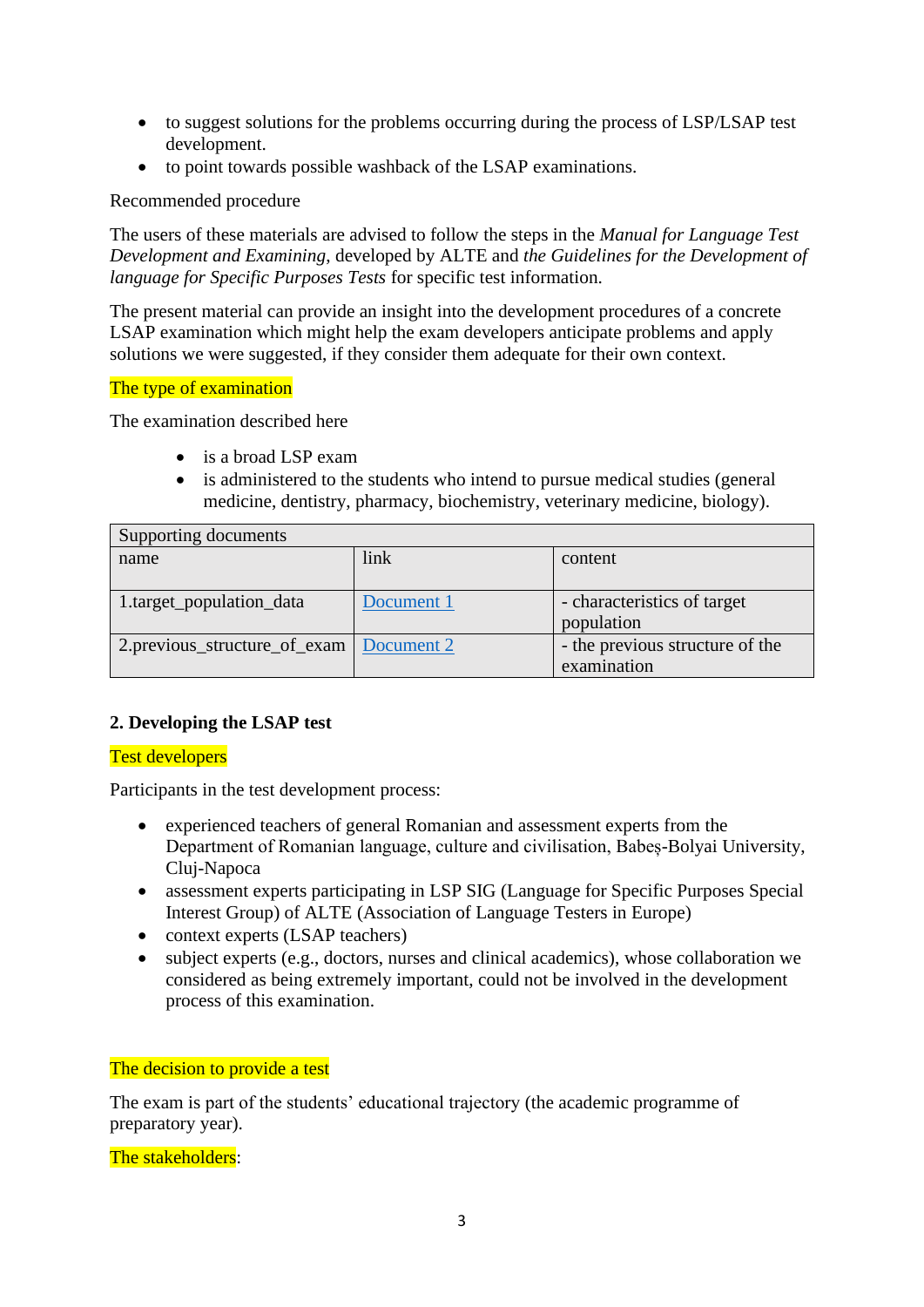- the students themselves, who take the course and the exam as part of their educational trajectory;
- the clinical academics, who will teach the students once they enrol in the medical school;
- the specialists who will work with the students during their practical formation (e.g., doctors and nurses);
- the authorities in the field, responsible for the implementation of the educational programmes (e.g., ministry of education, rectors of universities).

## **Planning**

## The experts

Assessment experts

- local assessment experts: experienced teachers of general Romanian and of medical language
	- ultimately responsible for the construction and administration of the test
	- even if "professional subject matter is not their field of expertise" (*Guidelines*), assessment experts covered also the contribution (or at least a part of that) which should normally come from the subject and context experts, mainly because getting access to subject expert input was very difficult
- external assessment experts: ALTE LSP SIG participants, who contributed invaluable information, input and suggestions in every step of the process.
	- consultation with external assessment experts (with experience in LSP/LSAP testing) was very relevant.

## Subject experts:

- clinical academics
- doctors
- nurses

Context experts:

• LSAP teachers.

## **Comments:**

- In case of our examination, we could not have access to subject experts, but we benefitted from the contribution of context experts (the LSAP teachers). Their participation in the test development process was extremely valuable due to the following aspects:

- They could offer relevant information about the learners/ test takers and their needs (e.g., in terms of: linguistic competence; communicative language activities and strategies).
- They could help situating the test on the continuum between general and specialised language tests (the test needs to reflect the language aspect of TLU – activities specific to teaching/learning; communicating with other students, understanding conversations between doctors and patients - rather than highly specialised content).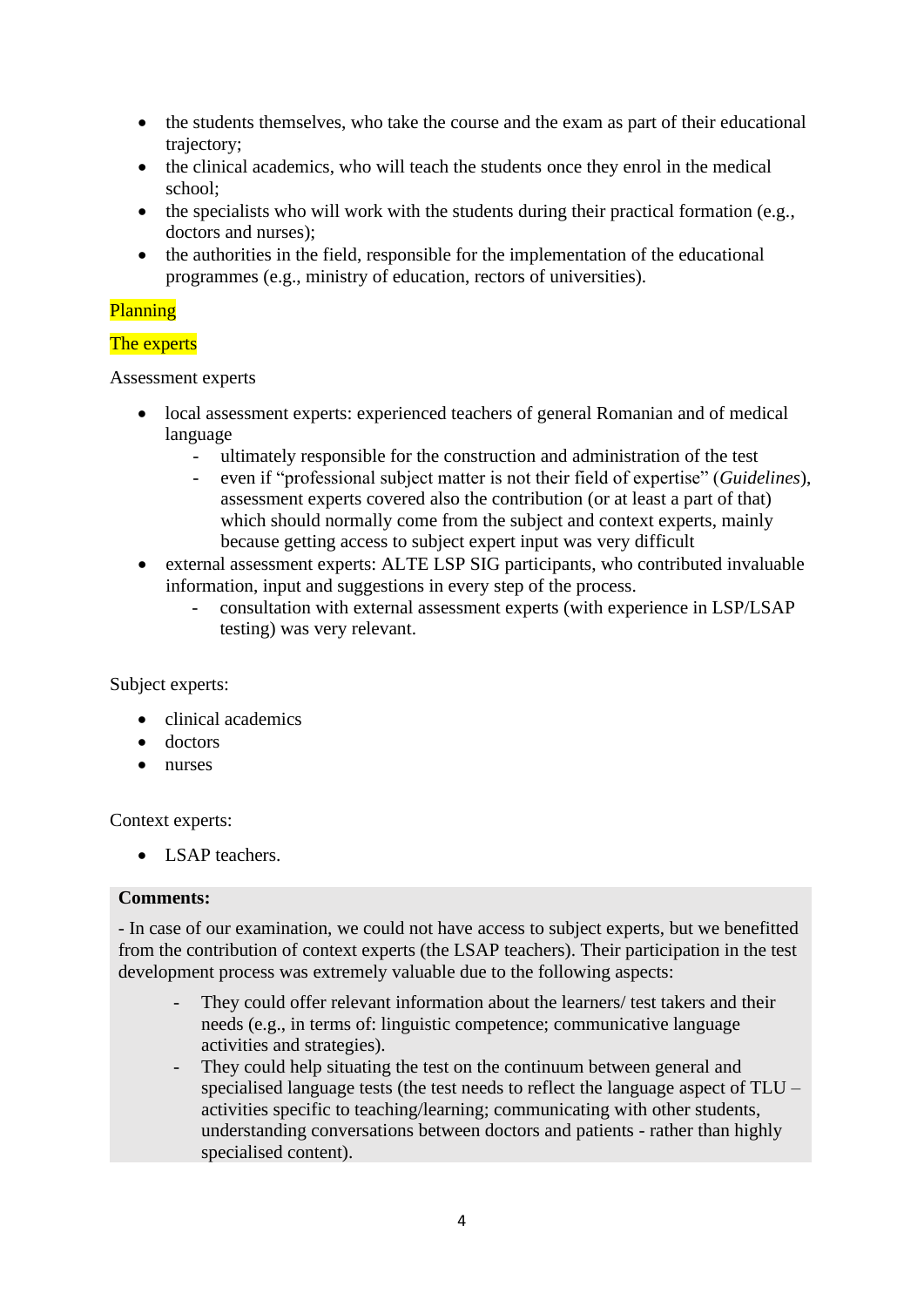They observed and could provide input regarding the cultural differences which might impact on the learning and assessment process (e.g., level of engagement in dialogue; willingness to address questions in order to clarify information; manner of interacting with patients).

## **Problems:**

- The LSP teachers/ examiners are well prepared in teaching general language, but do not have detailed information in the LSP field.

#### **- possible solutions:**

a) access medical academics or experienced medical staff as informants; even if

only one or two representatives from each category are available, their contribution will

help make the processes/ functions authentic to TLU;

b) facilitate direct collaboration between LSAP teachers and subject experts; this

might help bridge the technical language gap.

#### Needs analysis

The examination used to reflect closely the syllabus of the course, based on different textbooks and course materials, but the needs of the students had not been thoroughly investigated. During the development process of the new examination, we gave the stage of needs analysis special attention.

Steps in the process of needs analysis:

1. We conducted semi-structured interviews with representatives from the main group of informants, the students in the medical school, conducting their studies in Romanian or in English or French.

#### **Comments:**

- This action proved to be extremely relevant as a first step in the NA process because it gave the test developers a clear idea upon the role of the language in the following situations: the students' learning context (courses, laboratories, exams); the context in which the students develop their practical activities and interactions (clinics, hospitals); the broad academic context (interaction with fellow students, general communication with clinical academics).

- The information we obtained through this first step was very relevant for the design of the NA questionnaires we then distributed to different groups of informants.

- The format of a semi-structured interview (or a focus group) was very adequate for this activity. A lot of information could be obtained from the students who shared their personal experience in the frame of the learning environment, much of which had not been considered by the test developers.

- It was very useful the fact that we selected for this activity students in the medical school who had had the experience of the course and the examination we reviewed. We had the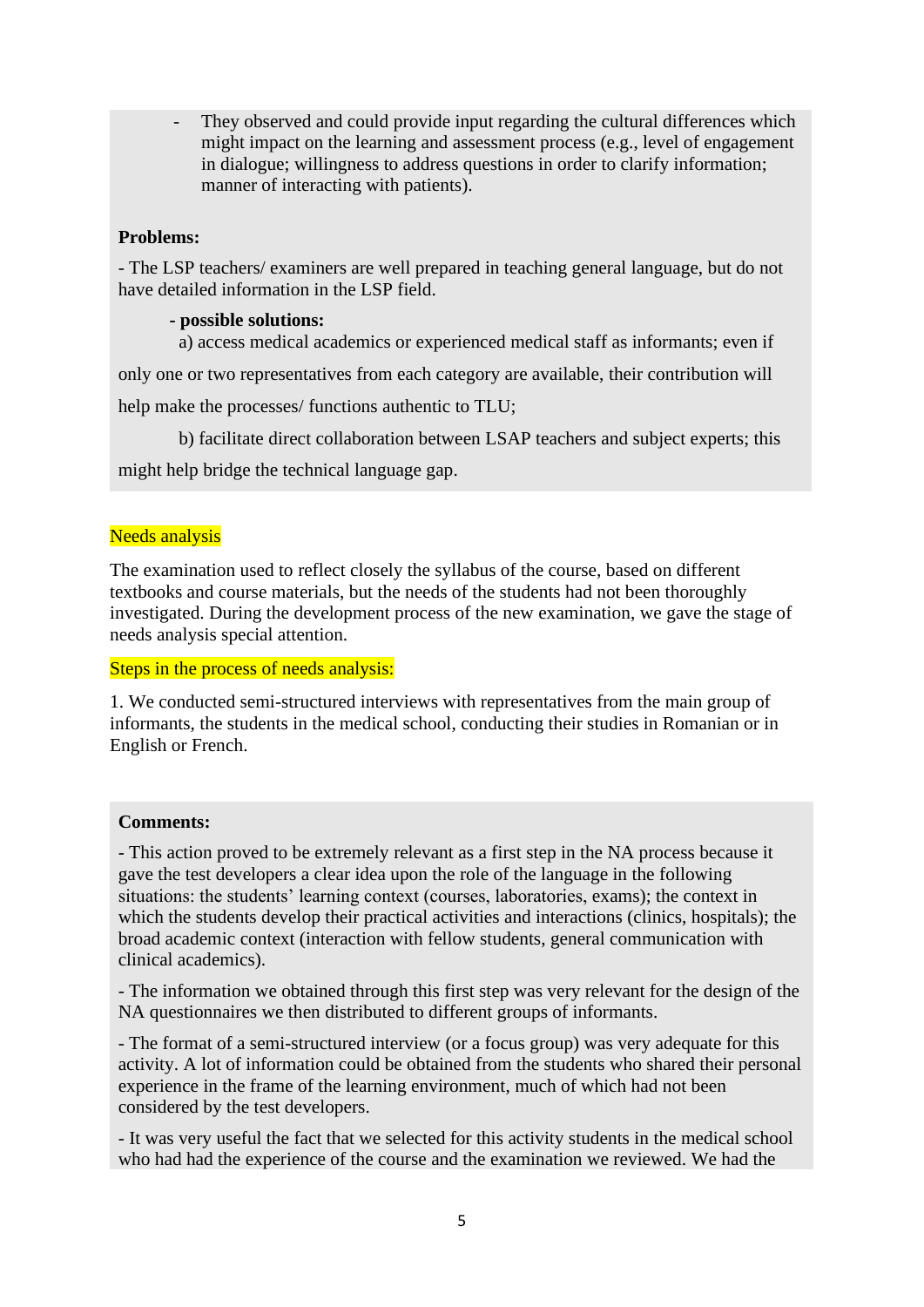chance of evaluating the relevance of the course and examination in comparison with the students' real needs and of deciding upon necessary improvements.

- We engaged in the interview teachers who knew personally the students who were invited for this activity. This contributed to a more confident attitude and implicitly more relevant information from the participating students.

- Because the exam we reviewed is taken by students preparing for various specialisations, we invited students representing as many of these specialisations as possible (e.g., general medicine, dentistry, veterinary medicine, biology) and in this way we could observe what needs and problems are common to the students who chose these domains and which needs and problems should be addressed separately.

- It was not possible for us to observe the students at courses in the medical school. However, we consider that this might be a good addition to the stage of needs analysis.

| Supporting documents            |            |                                                                                                                                    |
|---------------------------------|------------|------------------------------------------------------------------------------------------------------------------------------------|
| name                            | link       | content                                                                                                                            |
| 3.semi-structured<br>interviews | Document 3 | - the questions addressed during the<br>semi structured interviews;<br>- a synthesis of the students' answers<br>for each question |

2. We prioritised, together with the participants in the LSP SIG, the questions we needed to address during LSAP test development (see the list of questions in the *Guidelines*, chapter 2.3.5) and we decided upon the categories of informants to be addressed.

## **Comments:**

- This stage in the process helped us focus on the most important elements to address through needs analysis and identify the ones resulting from regulations related to the education system, which need to be considered (e.g., since the exam is part of the preparatory year programme, its administration is related to the syllabus of the course taken by the students and the possibility of retaking the exam is strictly regulated).

- Consultation with external assessment experts and discussion of the questions in the indicated list were very important for determining the categories of informants which would be addressed during NA.

- We created a checklist of questions we needed to have in view so that no important aspect would be ignored during the process (e.g., official regulations which might apply to the test; general and specific language skills necessary for functioning in the new study environment; the role the jargon, technical language, pronunciation, register might have in the study context).

- During discussions with local and external assessment experts the list of questions was expanded, targeting aspects related to the local context in which the exam is constructed and administered (e.g., Who will administer and mark the exam? – In the case of our exam,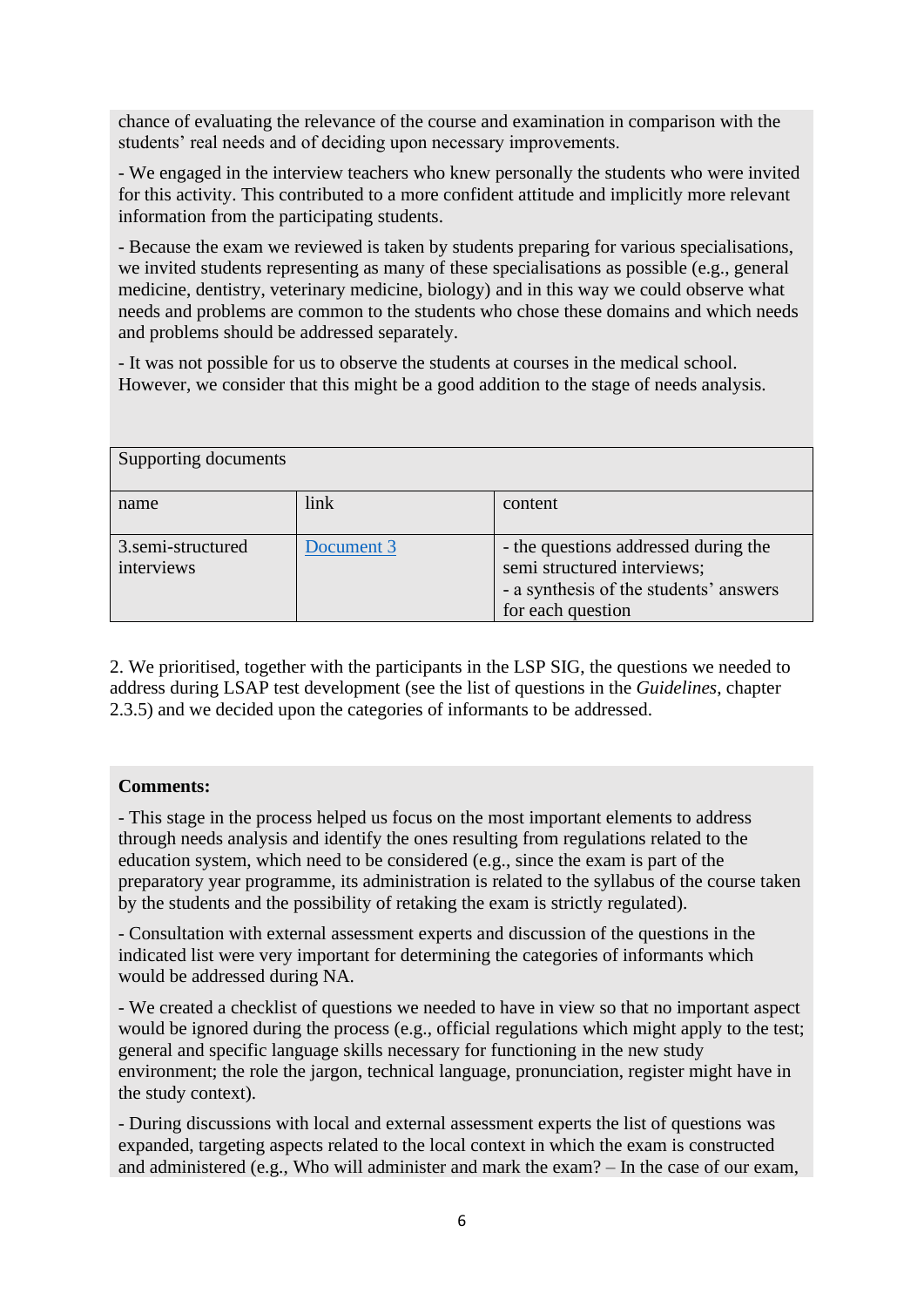the administration and marking of exam is part of the teachers' didactic activity, thus the course and the exam are closely related. However, if this is not the case, the test developers can address the matter of the most adequate administrators and markers for the exam.)

| Supporting documents                                     |            |                                                                                                                                         |
|----------------------------------------------------------|------------|-----------------------------------------------------------------------------------------------------------------------------------------|
| name                                                     | link       | content                                                                                                                                 |
| 4.questions_prioritised_and<br>_categories_of_informants | Document 4 | - the questions needed to be addressed<br>during LSAP test development<br>- the categories of informants targeted<br>for needs analysis |

3. We studied the literature in the domain and similar projects conducted in different educational/ test developing contexts

## **Comments:**

- Consultation of the literature in the domain was relevant for two main aspects:

 a) The studies helped us operationalise the stage of needs analysis, through access to possible instruments and procedures.

 b) Research in the field presenting similar processes of LSAP test development provided us with ideas related to relevant aspects which need to be included in needs analysis (especially in the case of similar educational contexts), instruments for applying needs analysis and for processing the results, problems which might appear in the process and possible suggestions/solutions to overcome them.

c) We included in the test developing team an IT and statistics expert, who could help with processing and interpreting needs analysis results. He was able to relate to the technical part of the exam development process in similar projects we studied.

| Supporting documents     |            |                                                                                           |
|--------------------------|------------|-------------------------------------------------------------------------------------------|
| name                     | link       | content                                                                                   |
| 5.suggested_bibliography | Document 5 | - literature in the domain (a)<br>list of books, studies,<br>reports on similar projects) |

4. We drafted the questionnaires for needs analysis and discussed them with the experts in the LSP SIG; there were successive forms of the questionnaires.

#### **Comments:**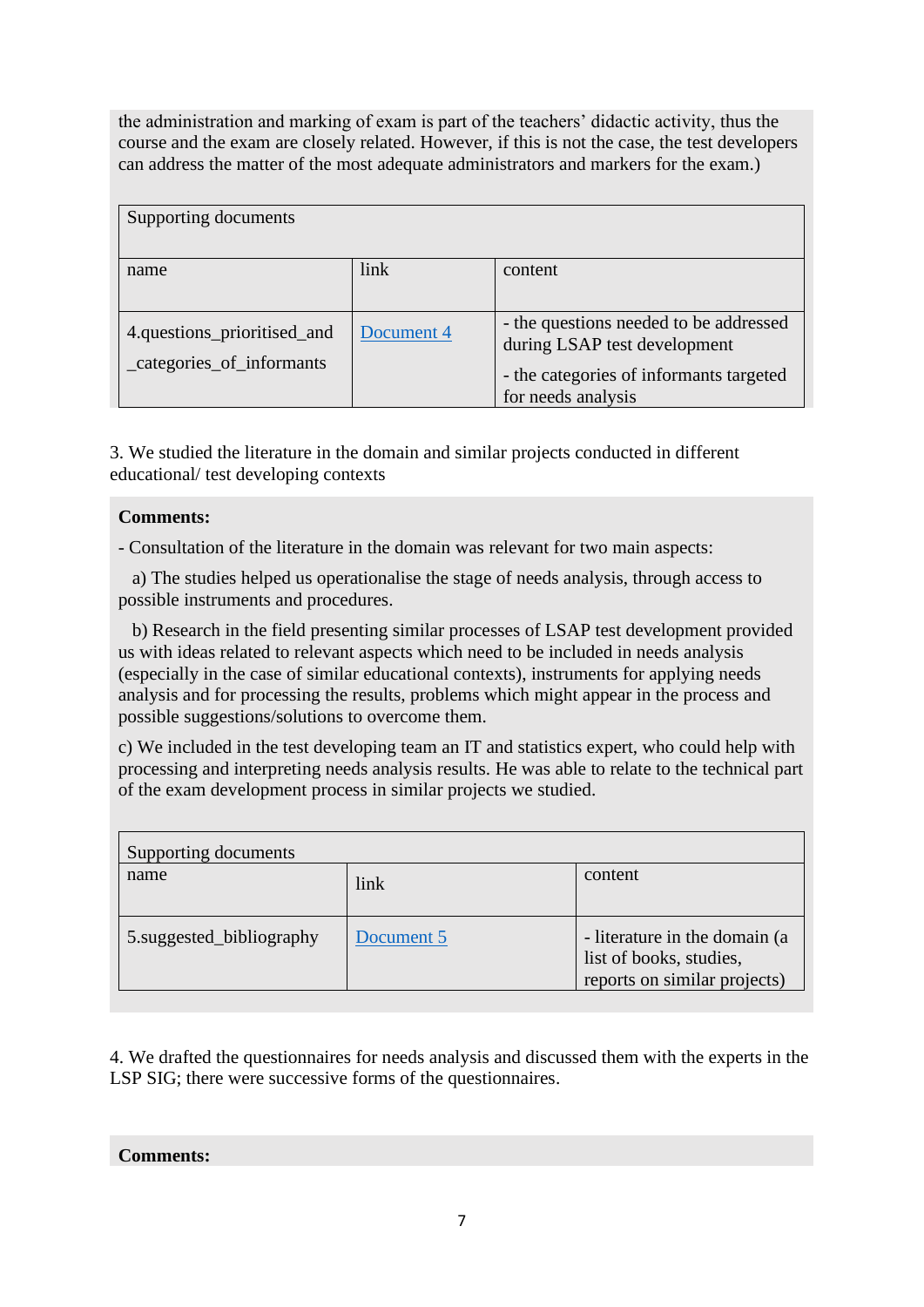- Even if it might be redundant, we restate the relevance the stage of needs analysis had for the entire process of test development, especially through the answers we received from the respondents to the survey.

- Based on our own experience and acknowledging that this is a strenuous process, involving significant human and technological resources, and that it might not be an action to conduct frequently, we recommend for NA to be performed at least every few years.

- The fact that we discussed the componence of the questionnaires with as many internal and external experts as possible gave us access to different perspectives, which was extremely beneficial for the optimal form of the questionnaires, in terms of content and of phrasing of the questions.

- We tried to access as many categories of informants as possible, in order to have represented different ways of relating to the future test takers and, in consequence, different interactional patterns.

- We included a short text in the beginning of the questionnaire, informing the respondents on the purpose of the survey with the benefits which might concern them directly, the protection of their personal data, and the time necessary for completing the survey.

- We included a section of open questions in the questionnaires (e.g., for current students or graduates from the medical school: Name three main problems you experience/ experienced when you participate/ participated in courses and laboratories of medicine; Do you consider that you should be taught information related to the patients' attitude and behaviour in the medical system in Romania (e.g. the attitude of the patients coming from the countryside, of older patients, of the patients with strong religious beliefs, etc.)? The answers to this type of questions broadened the matters which we took into consideration when discussing the content specifications of the exam. It is important to control the number of open-ended questions. If they are too numerous, the necessary time for completing the survey will expand and this might discourage the respondents. Moreover, an area of very different answers from respondents might make it difficult to represent these aspects in the exam content specifications.

- When preparing the questionnaires, we used a programme (SurveyMonkey) which could offer us the instruments for optimising the survey (e.g., in terms of length of questions, number of questions, use of images, number of open-ended questions, etc.). This probably helped increase the number of respondents more willing to engage in the survey. We followed the feedback from the programme and made our instrument easier to manipulate, not very extensive and less time consuming.

| Supporting documents                                                                                                                                    |                                                                     |                                                                       |  |
|---------------------------------------------------------------------------------------------------------------------------------------------------------|---------------------------------------------------------------------|-----------------------------------------------------------------------|--|
| name                                                                                                                                                    | link                                                                | content                                                               |  |
| 6.Q1. current students and<br>graduates_medical_school<br>7.Q2. students about to start<br>LSAP course<br>8.Q3.LSAP_teachers<br>9.Q4.clinical_academics | Document 6<br>Document 7<br>Document 8<br>Document 9<br>Document 10 | - the question aires sent to<br>different categories of<br>informants |  |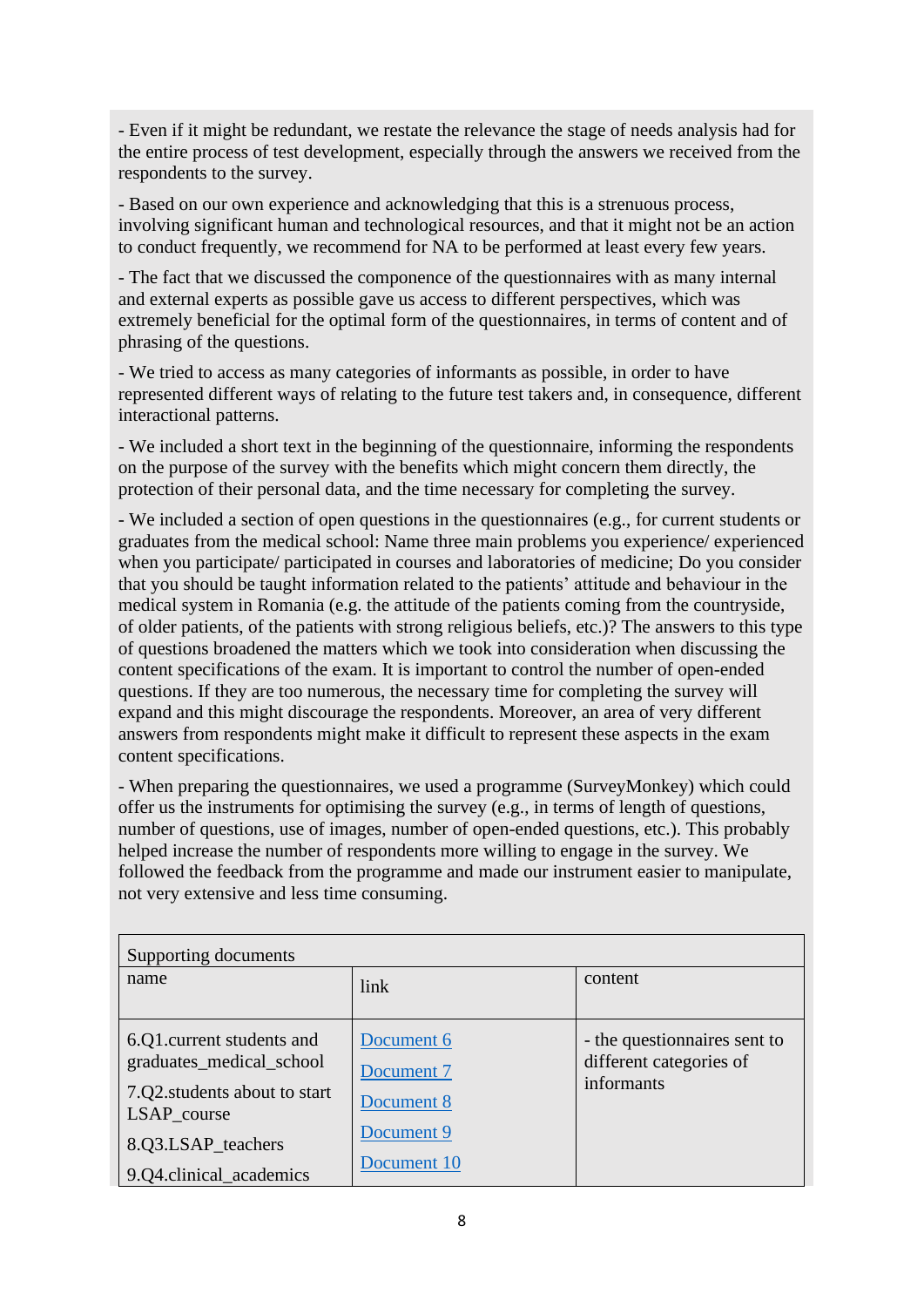| 10.05.doctors_and_nurses | Document 11 |  |
|--------------------------|-------------|--|
| 11.06.patients           |             |  |

5. We tested the questionnaires with representatives of the categories of informants for clarity, accessibility and relevance of results

## **Comments:**

- This stage proved very useful in the process, as we were able to add relevant questions and to clarify the existing ones. For example, an experienced potential respondent, who had already graduated from the medical school in a different language, indicated a type of text which needed to be included in the list of texts necessary to be written by students as part of their activities in the clinic. Other potential respondents helped us identify the unclear or interpretable phrasing in some questions.

- Even if we could not do this with representatives from all the categories of informants, given the lack of time and resources, appealing to representatives of the categories we considered the most relevant (current students in the LSAP course and current students in the medical school) proved to be very useful. Our respondents helped us eliminate any unclarities, but also possible overlapping of responses. This stage proved to be also a final check for possible relevant elements ignored from the survey (e.g., relevant types of texts to be produced by the students in the medical school).

| Supporting documents                           |             |                                                         |  |
|------------------------------------------------|-------------|---------------------------------------------------------|--|
| name                                           | link        | content                                                 |  |
| 12.questionnaires_list of<br>suggested changes | Document 12 | - changes suggested while<br>testing the questionnaires |  |

6. The questionnaires were sent to the different categories of informants

#### **Comments:**

- It was very important to allow enough time for the possible respondents to complete the questionnaires.

- We sent two reminders before closing the stage. Every reminder brought a new surge in the number of responses.

- We tried to use various resources and modalities in order to access as many respondents as possible (e.g., we encouraged respondents we knew to explain their colleagues the relevance of the survey; we tried to target group leaders, for example, head nurses, and ask for their help with their colleagues).

## **Problems:**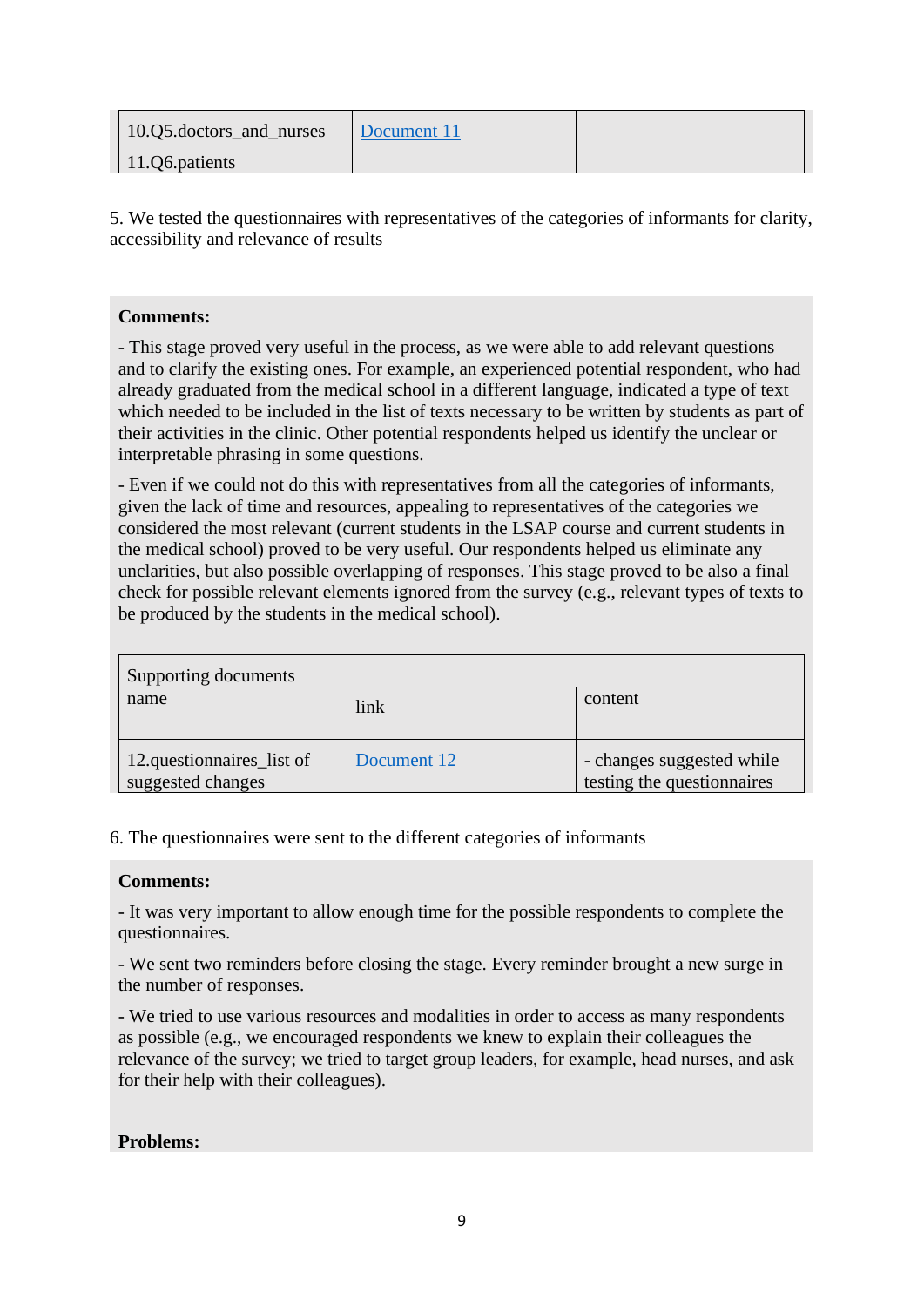1) We received a rather reduced number of answers. Moreover, we received no answer at all from the subject experts (both clinical academics and doctors and nurses).

#### **- possible solutions:**

 a) identify expert informants (even if they are in a limited number) and ask them about the TLU (e.g., What do the students need to do? What kind of speaking activities are the most common?)

 b) check the CEFR descriptors for mediation in the attempt of completing the information obtained from the survey answers (e.g., try to have an observant of the work environment communicate on the facts they notice – a nurse might offer information on the difficulties in communication she notices between doctors and students; the cooperating aspect of mediation can offer means of facilitating access to possible respondents)

c) organise a meeting with doctors and nurses and try to obtain relevant information

d) visit hospital/ doctors who work with students for collecting information

 e) organise the survey as part of a larger project involving directly doctors and nurses

f) contact the clinic management in order to facilitate personnel's collaboration

2) The answers we received from patients were in a reduced number and rather irrelevant

## **- possible solutions:**

 a) apply the questionnaires in person rather than through a computer programme (patients still in hospital will rarely be willing to engage in filling out survey responses or will not have the resources to do so; on the other hand, once released from hospital, the patients will not remember (clearly enough) their experience related to the topics of interest for the investigation

b) contact the clinic management in order to facilitate the patients' collaboration

3) Only about 50% from the students enrolled in the LSAP course at the moment when we applied the survey answered it

#### **- possible solutions:**

 a) engage the teachers from the LSAP courses in the process; they can help by urging the students to answer the survey, ensuring their cooperation;

b) administer the questionnaires in class, before or after the course.

## 7. Answers were collected and processed

7.1. Quantitative results

## **Comments**:

- The quantitative data proved extremely relevant for understanding the students' needs and difficulties and were used in redesigning the exam specifications;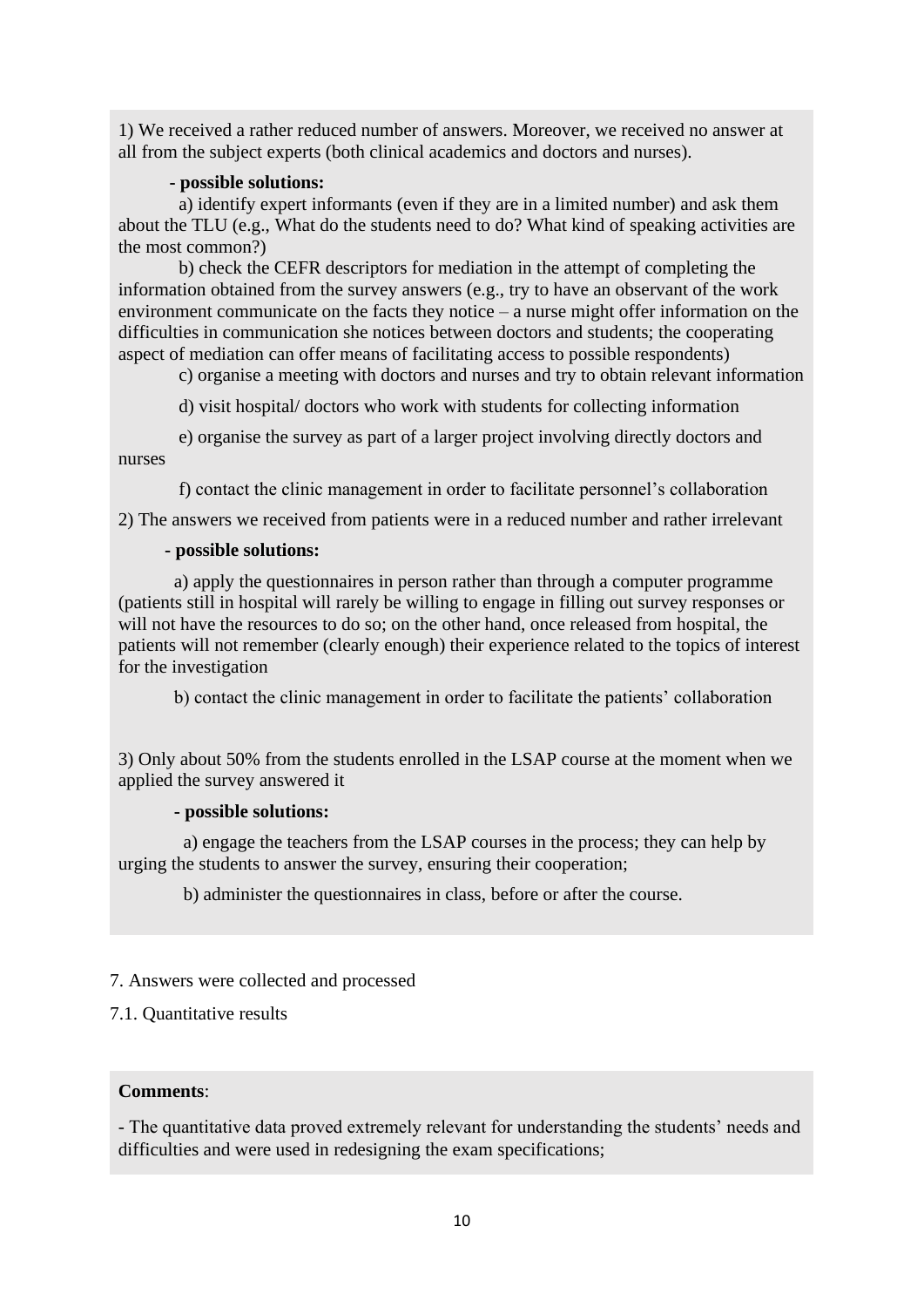- A comparison between the answers from different categories of respondents revealed the necessity of a change in balance between the subskills (e.g., the activity of listening to the patients is rated the highest as importance by the students in the medical school, but not practiced very much and not included constantly in the examination by the teachers);

| Supporting documents                                                                                                                                                 |                                           |                           |
|----------------------------------------------------------------------------------------------------------------------------------------------------------------------|-------------------------------------------|---------------------------|
| name                                                                                                                                                                 | link                                      | content                   |
| 13.quantitative.Medical_students_charts_ro<br>14.quantitative.Medical_students_charts_en_fr<br>15.quantitative.LSAP_students_charts<br>16.quantitative.LSAP_teachers | Document 13<br>Document 14<br>Document 15 | - quantitative<br>results |
|                                                                                                                                                                      | Document 16                               |                           |

# 7.2. Qualitative results

#### **Comments**:

- In order to be able to mention the obtained results (e.g., in exam documents or in studies, research, including in this document), we processed the answers so that they cannot be linked to the person who gave them, following the GDPR regulations;

- The information we obtained from the qualitative results exceeded the aspects we could address through the review of our examination (e.g., the students referred in their answers to the lack of materials and instruments for their practical activities, to the fact that some of their professors speak much too fast in the course or that the amount of information exceeds the time they have for assimilating it). However, these aspects might be communicated to the decision factors (e.g., deans, rectors, chiefs of departments) in the institutions where the students are enrolled since this might contribute to the improvement of the learning conditions for the students.

| Supporting documents                                  |             |                       |
|-------------------------------------------------------|-------------|-----------------------|
| name                                                  | link        | content               |
|                                                       |             |                       |
| 17.qualitative_students_graduates_ro                  | Document 17 | - qualitative results |
|                                                       |             |                       |
| 18.qualitative_students_graduates_en_fr   Document 18 |             |                       |
|                                                       |             |                       |
| 19. qualitative_LSAP_teachers                         | Document 19 |                       |
|                                                       |             |                       |

Redesigning the specifications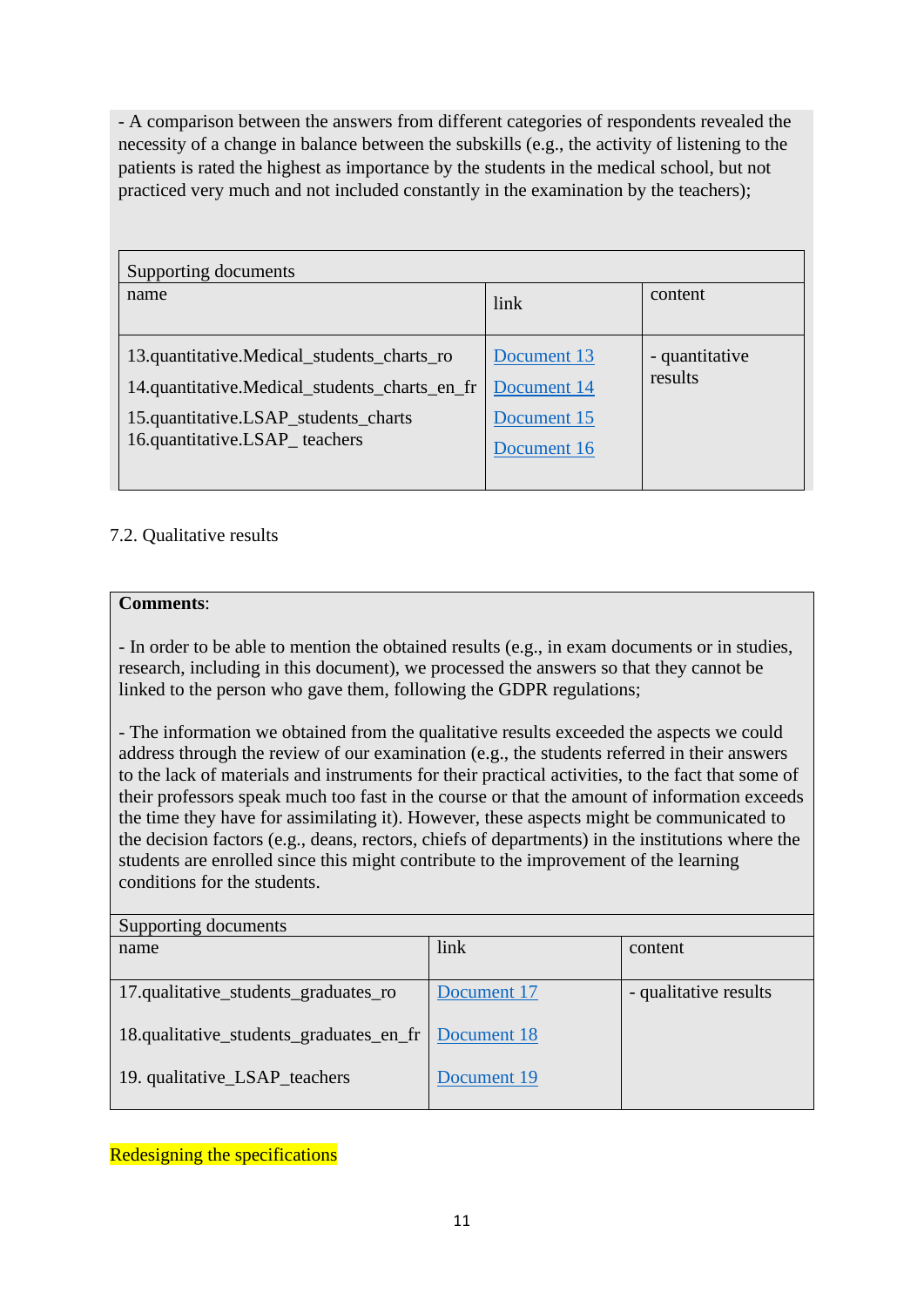## Steps in the process of redesigning the specifications

1. The results from NA were discussed with the participants in the LSP SIG and suggestions were made concerning the necessary changes in specifications

#### **Comments**:

- The consultation with assessment experts, including experts from outside the administering institution, proved to be very relevant.

- The LSP SIG experts targeted first of all the weight of the components and made suggestions for the new specifications; the main changes indicated were as follows:

- more weight needs to be given to the components of listening and speaking,
- the reading component should be kept at the same weight,
- the writing component should be reduced,
- the vocabulary component should be integrated in writing as a subtest.

- suggestions concerning the listening component:

- the tasks should target different types of cognitive operations,
- the tasks should present more diversity,
- the tasks should have a higher level of difficulty,
- the input texts should be mostly authentic dialogues.

- suggestions concerning the speaking component:

- it should have a greater weight in the exam,
- it should include, besides presentations on a topic chosen by the students, interactional tasks
- the input texts for reading should be authentic texts, not too specialised;
- the writing component should target written interaction;
- there should be an integrated approach of the skills.

| Supporting documents                              |      |                          |
|---------------------------------------------------|------|--------------------------|
| name                                              | link | content                  |
| 20.suggested_changes_specifications   Document 20 |      | suggested changes in the |
|                                                   |      | exam specifications      |

2. The results from NA and the suggestions from the experts participating in the LSP SIG were discussed with the LMAP teachers and assessors

## **Comments**:

- The LMAP teachers agreed to most of the suggestions coming from the participants into the LSP SIG, discussing methods to implement the new specifications and to accommodate, at the same time, the practicality matters specific to this course and examination.

- We prepared the try-out stage for being administered during the following academic year; this can be done with potential future candidates or native speakers (with basic preparation in the field); the LMAP teachers can contribute greatly in this stage, involving their students in the process and collecting feedback.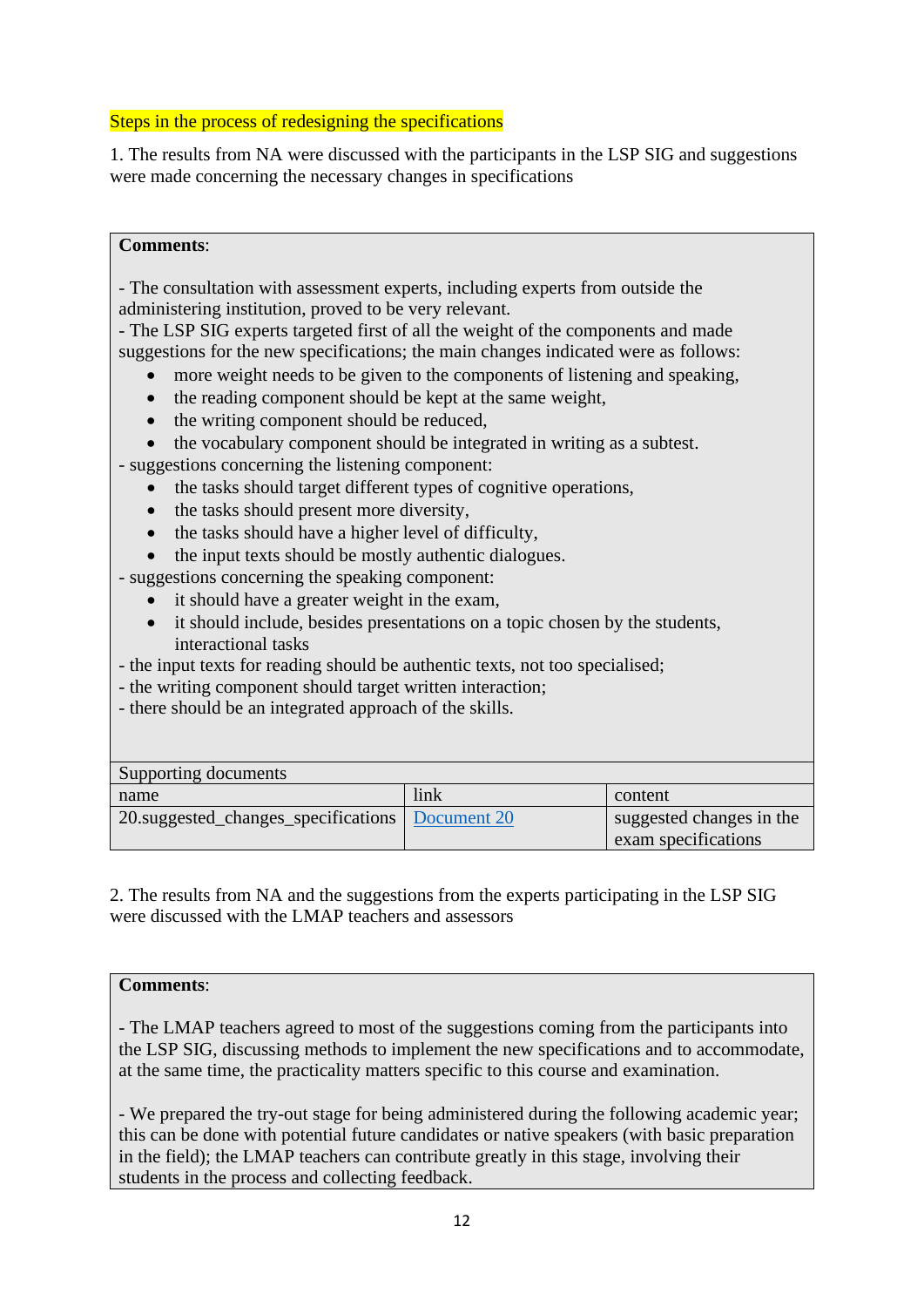3. Washback at the level of the LMAP course

## **Comments**:

- The perspective of experts from outside the programme can prove extremely beneficial for offering a point of view on the structure and the organisation of the course (e.g., for our particular case, they suggested that the LMAP course should be done in two separate days two hours one day, three hours another day instead of five hours in one day; this way the students would have more time for preparing at home, for doing different homework and they would keep more in touch with the content of the course).

- We expect for the thorough (re)organisation of the LSAP examination to have a consistent washback on the LSAP course (e.g., if specific dialogues are used as input text for the listening tasks, this type of dialogues will also be used more during the LSAP class). - We tried to accommodate the practicality matters and to find solutions for diminishing their impact on the quality of the LSAP course and examination.

| Supporting documents                      |      |                           |  |
|-------------------------------------------|------|---------------------------|--|
| name                                      | link | content                   |  |
| 21.suggested_changes_course   Document 21 |      | Suggestions of changes in |  |
|                                           |      | the organisation of the   |  |
|                                           |      | LMAP course               |  |

## **3. Assembling the LMAP exam**

#### Item writers and experts

Like in the phase of needs analysis, the developers of this examination could not collaborate with content experts and they needed to develop the items themselves.

#### **Comments**:

- We decided to use as input texts for the reading and the listening tasks authentic materials (medical courses, medical documents, recorded conversations (medical academic-student/ student-student/ doctor-patient, etc.), but not with a very high degree of specialisation. - The courses included in an academic programme will not tackle a range of vocabulary with a very high level of specialisation, contrary to the LSP examinations taken by candidates who prepare for integrating in the job market; the item writer will train as well as possible in the field, using literature in the domain, dictionaries, sample courses and exams and other supporting materials.

- Item writing workshops must be organised, for getting to a common view concerning the type of tasks and items, their level of difficulty and the most adequate input texts.

- We discussed the marking and grading criteria and clarified the proportion between language and content, keeping in mind that the examination remains a language exam.

- We decided that an assessment expert will act as a supervisor of the item writing process. - We decided to use the results of the NA process in order to respond as closely as possible to the TLU context.